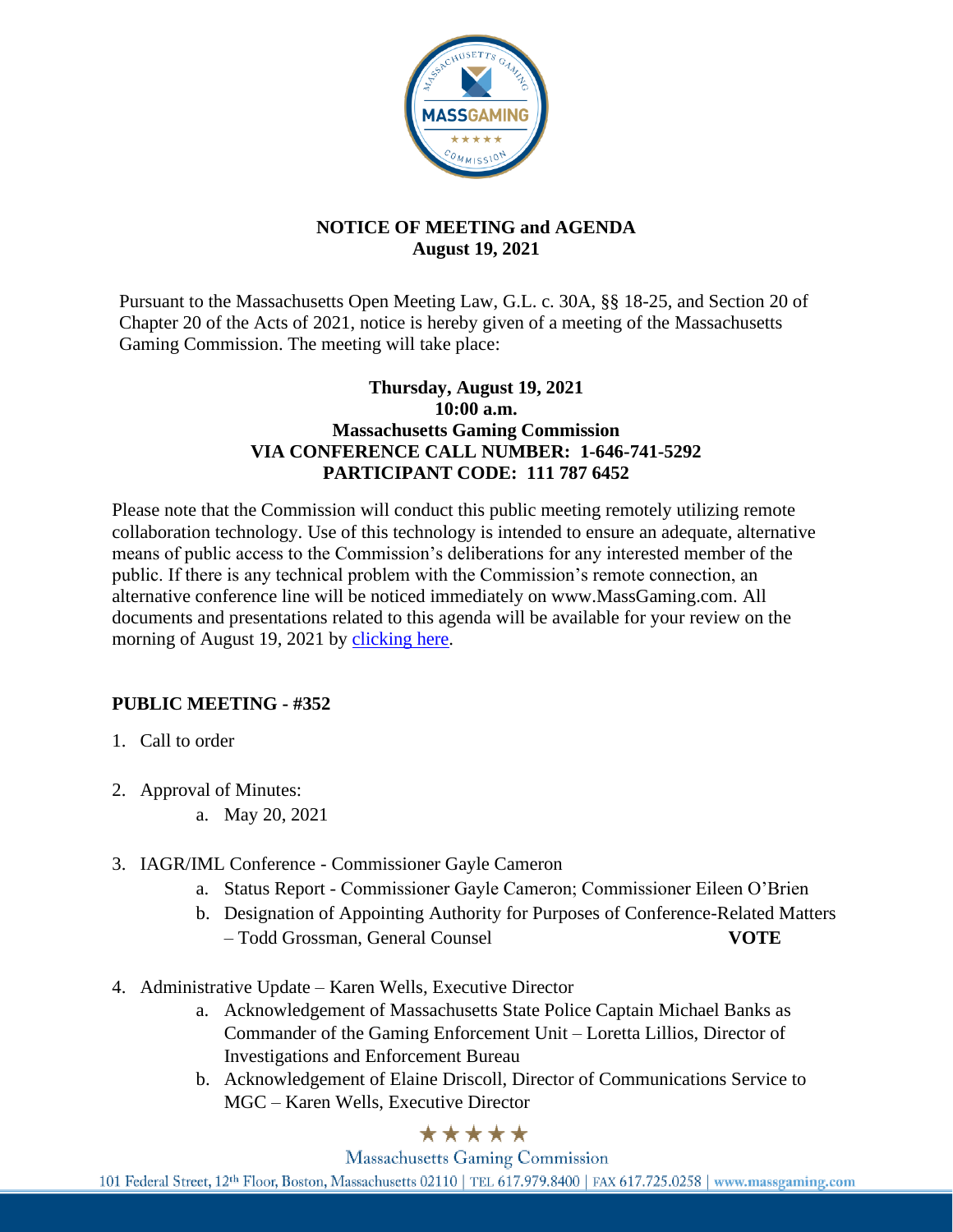- c. On-site Casino Updates Loretta Lillios, Director of Investigations and Enforcement Bureau; Bruce Band, Assistant Director, Gaming Agents Division Chief
- 5. Research and Responsible Gaming Mark Vander Linden, Director of Research and Responsible Gaming
	- a. Problem Gambling Initiatives to Serve Asian American and Pacific Islander Communities – Mark Vander Linden, Director of Research and Problem Gaming; Ben Hires, Executive Director, Boston Chinatown Neighborhood Center; Victor Ortiz, Director, Problem Gambling Services, DPH
- 6. Community Affairs Division Joe Delaney, Community Affairs Division Chief
	- a. MGM Springfield Quarterly Report Joe Delaney, Community Affairs Division Chief; Daniel Miller, MGM Springfield Director of Compliance; Arlen Carballo, MGM Springfield Executive Director of Finance; Jason Randall, MGM Springfield Director of Human Resources; Beth Ward, MGM Springfield Community Affairs Director; Amanda Gagnon, MGM Springfield Entertainment **Director**
	- b. MGM Springfield Poker Status Joe Delaney, Community Affairs Division Chief
- 7. Research and Responsible Gaming Mark Vander Linden, Director of Research and Responsible Gaming
	- a. MGM Springfield Play My Way Update Mark Vander Linden, Director of Research and Responsible Gaming; Marie-Claire Flores-Pajot; Elaine Driscoll, Director of Communications; Scott Helwig, Gaming Technical Compliance Manager
	- b. NCPG Responsible Gaming Award Acknowledgments Mark Vander Linden, Director of Research and Responsible Gaming.
- 8. Investigations and Enforcement Bureau Loretta Lillios, Director of Investigations and Enforcement Bureau
	- a. Status of Encore Boston Harbor Request to Amend its Floor Plan (205 CMR 138.07(3)) – Loretta Lillios, Director Investigations and Enforcement Bureau; Bruce Band, Assistant Director, Gaming Agents Division Chief; Caitlin Monahan, Associate General Counsel
	- b. MGM Springfield (Wahlburgers) Service Exemption Request Nakisha Skinner, Licensing Division Chief **VOTE**
- 9. Racing Division Dr. Alex Lightbown, Director of Racing
	- a. Consideration of Payment of Race Horse Development Fund Monies to Drivers and Jockeys Organizations Under G.L. c.23K, §60(c)(iii) – Dr. Alex Lightbown, Director of Racing; Todd Grossman, General Counsel **VOTE**

\*\*\*\*\*